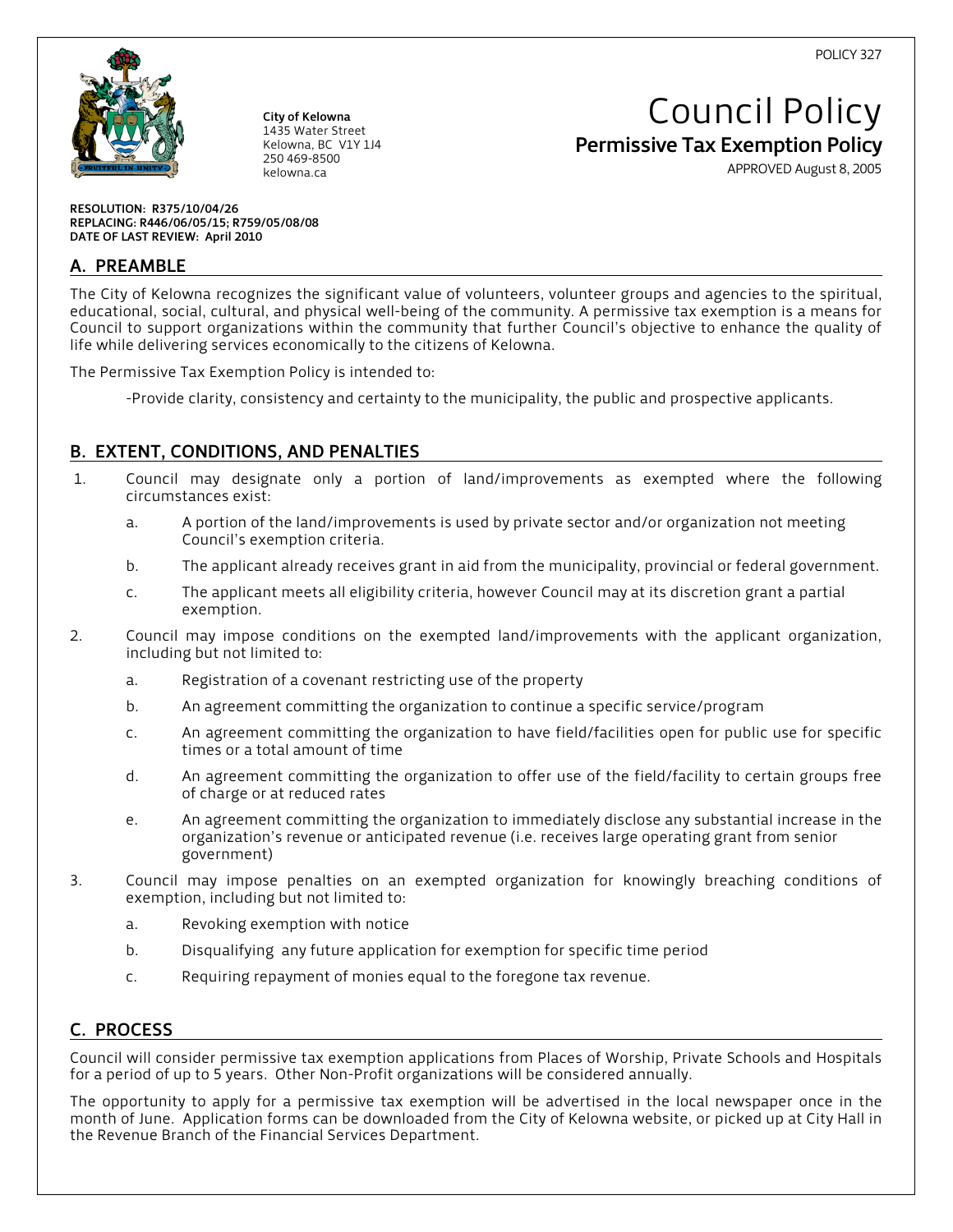#### Application Forms

Places of Worship, Private Schools and Hospitals are required to complete the Place of Worship, Private School, and Hospital 5 Year Application. The City of Kelowna will administer these applications on a 5 year cycle. If the application is approved the organization will be exempt for the number of years remaining in the cycle. At the end of the 5 year cycle all organizations must complete an application for the next 5 years. It is the organization's responsibility to notify the City of Kelowna of any changes in property ownership and/or use of the property.

#### For example:

| Application Period | Number of Years Exempt | Application Due Date |
|--------------------|------------------------|----------------------|
| $2011 - 2015$      | 5 Years                | July 15, 2010        |
| $2012 - 2015$      | 4 Years                | July 15, 2011        |
| $2013 - 2015$      | 3 Years                | July 15, 2012        |
| $2014 - 2015$      | 2 Years                | July 15, 2013        |
| 2015               | 1 Year                 | July 15, 2014        |

Other Non-Profit Organizations will be required to complete a Comprehensive Non-Profit Application. If the application is approved for the next tax year, the organization will be required to submit a short renewal application every year for the next 4 tax years. The renewal application is confirmation that ownership and use of property has not changed and will be reviewed and approved before a permissive tax exemption is granted.

The Place of Worship, Private Schools and Hospital applications and the Comprehensive Non-Profit applications must have the following information attached before consideration of a 5 year permissive tax exemption:

Copy of last Registered Charity Information Return or Non-Profit Organization Information Return submitted to the CCRA

Copy of most current Audited Financial Statements

Financial Budget (pro-forma Balance Sheet and Income Statement) for the current 12 months

Scale Drawing of Property, that includes buildings, parking lots, landscaping, playgrounds, fields, etc.

Copy of Lease Agreement if applicable

Applications with required supporting information must be submitted prior to July 15th of each year to be considered for the next permissive tax exemption year or cycle.

### Additional Information

Council may request a presentation from applying organization.

The City of Kelowna may request additional information.

The City of Kelowna reserves the right to review records and/or property to verify information provided in support of application.

Successful applicants may be asked to publicly acknowledge the exemption.

Council may, at its discretion, reject any or all applicants in any given year.

This policy does not apply to permissive tax exemptions for heritage revitalization, riparian, and other special exemption authority.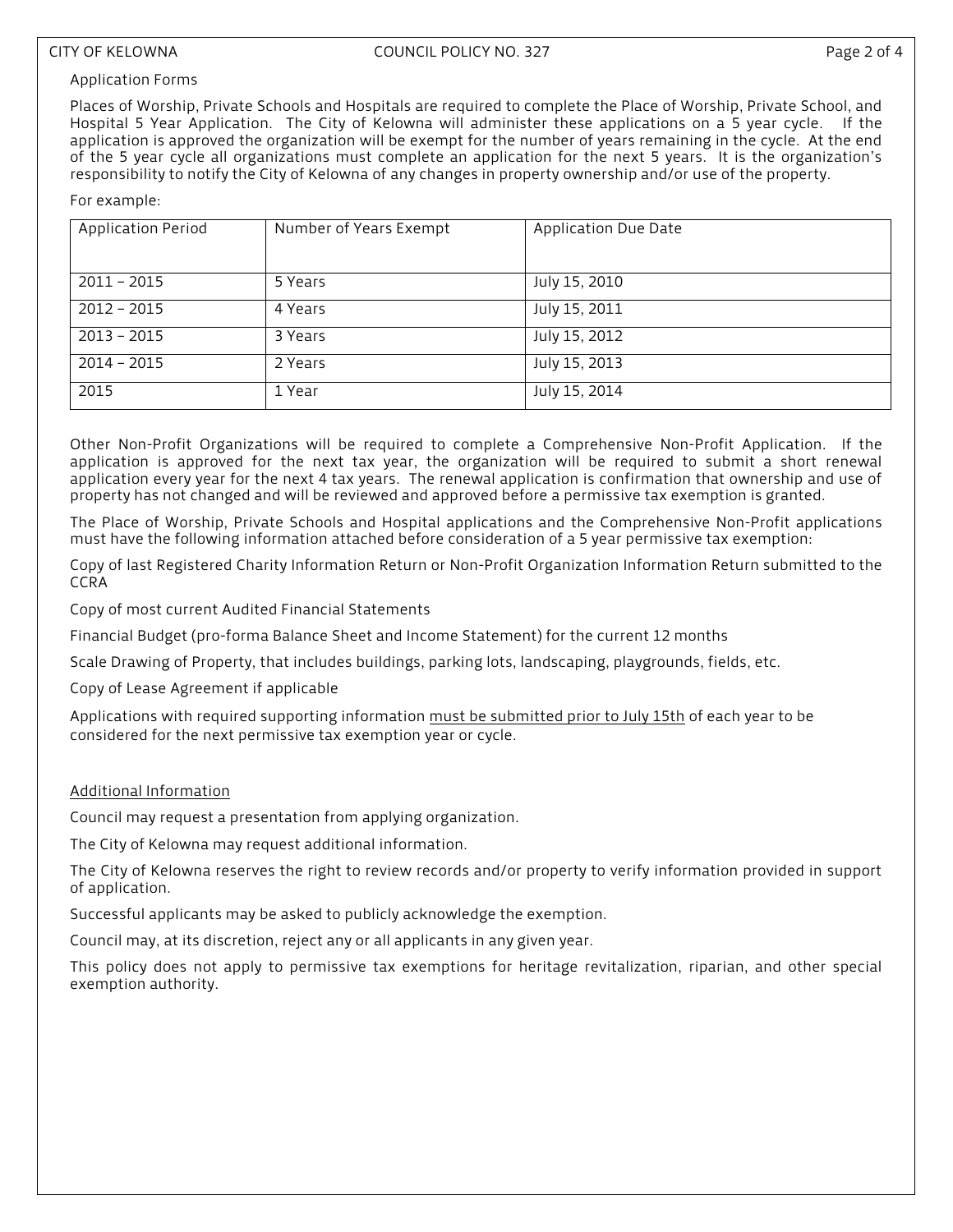#### Eligibility Criteria

To be eligible for a permissive tax exemption an organization must comply with all of the eligibility criteria outlined below. The application forms and supporting documentation are an integral part of this policy. There is no obligation on the part of Council to grant permissive tax exemptions in any given year.

The applicant(s):

- 1. qualifies for an exemption under the provisions of the Community Charter, general authority for permissive exemptions. (Part 7, Division 7, Section 224).
- 2. and/or the property owner is in compliance with municipal policies, plans, bylaws, and regulations (i.e. business licensing, zoning).
- 3. is a Non-Profit Organization.

Tax exemptions will only be granted to organizations that are a Registered Charity or Non-Profit Organization.

The intent of this requirement is to ensure that municipal support is not used to further activities of an organization or individual that, if not for it's not-for-profit status would otherwise be considered business, i.e. an organization that is operating as a Non-Profit; although it charges market value for services available, and would be comparable in operations and perception to public as a For Profit Business.

Non-profit organizations conducting retail and/or commercial activity and charging rates or fees at market value are considered to be in competition with for-profit businesses and will not be eligible for tax exemption.

4. provides services or programs that are compatible or complementary to those offered by the City of Kelowna. When a service or program is offered by a non-profit group or club, the Community may benefits from a more cost effective provision of services.

Services provided by an organization should fulfill some basic need, or otherwise improve the quality of life for residents of Kelowna.

5. principal use of property meets Council's objectives. The "principal use of the property" refers to the use related directly to the principal purpose of the organization *owning* the property.

Permissive tax exemptions will be based on the principal use of the property, not on the non-profit or charitable services of the organization.

6. will provide benefits and accessibility to the residents for Kelowna. Specifically, members of the public, within the appropriate age range, are able to join a club or organization and participate in its activities for a nominal rate or fee.

Kelowna residents must be the primary beneficiaries of the organization's services. The services provided on the property must be accessible to the public. Council may at its discretion provide partial exemptions.

- 7. that provide liquor and/or meal services as their primary function and/or source of revenue will not be eligible for permissive tax exemption.
- 8. provides short term housing with length of stay up to a maximum of two years.

This would include: emergency shelters, transitional housing, supportive housing for people with special needs, and group homes.

- 9. that have a residence in the building or on the property will only be exempt if a caretaking function is performed and the property owner (organization) can provide a copy of an agreement demonstrating:
	- 1. rent is not collected on the residence, and
	- 2. there is a caretaker agreement in place.